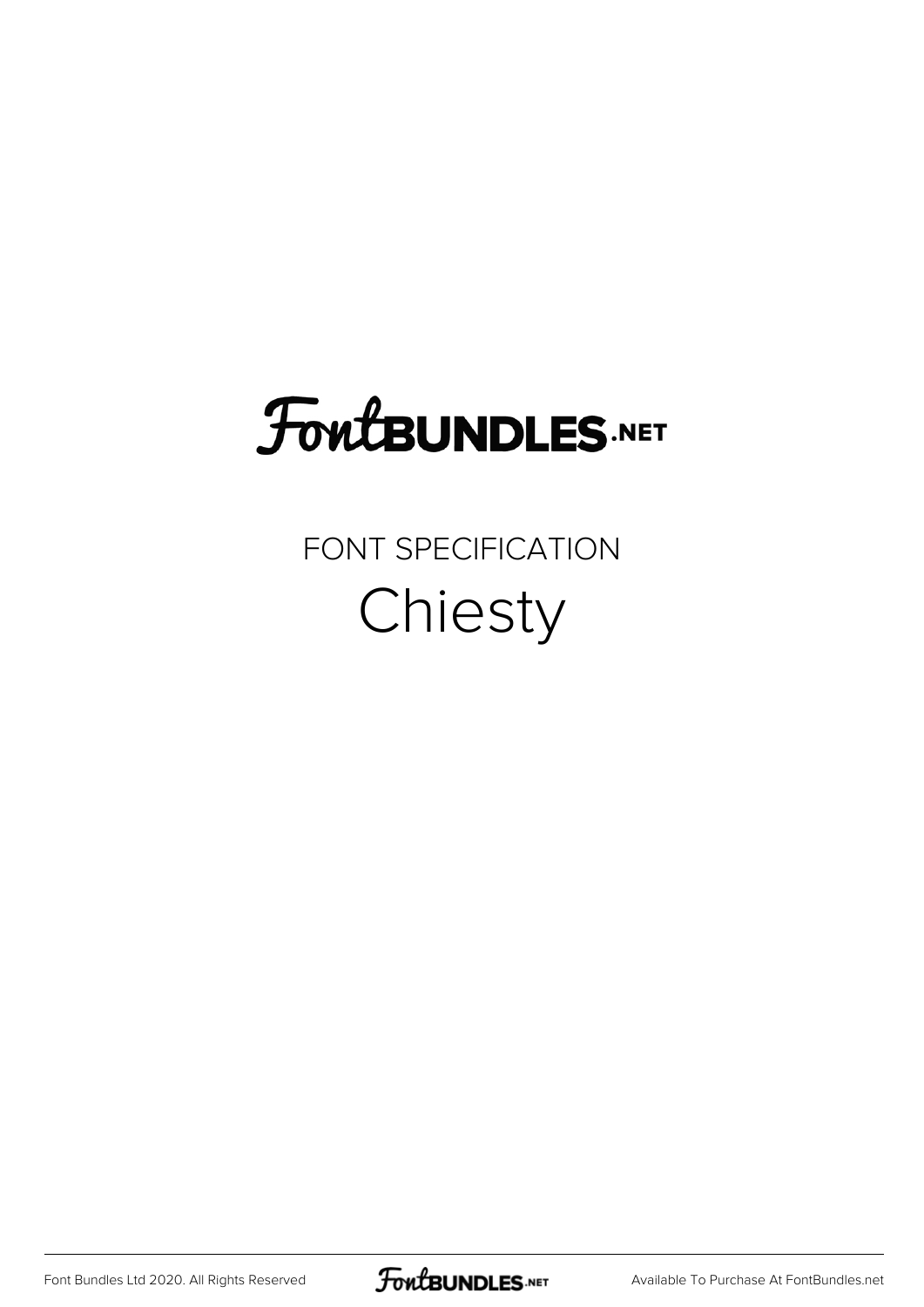## Chiesty - Regular

**Uppercase Characters** 

 $\mathcal{A}\mathcal{Q}\mathcal{C}\cap\mathcal{S}\mathcal{F}\mathcal{G}\mathcal{H}I\mathcal{D}\mathcal{C}\mathcal{C}\mathcal{N}\mathcal{N}\mathcal{A}\mathcal{D}\mathcal{G}$  $125 T11111292$ 

Lowercase Characters

$$
a \not b \ c \ d \ e \not \in g \not \& \ i \not \jmath \not \& \ell \, \& \, \omega \, \omega \, \phi \, \phi \, \neg \sqrt[3]{\iota \omega \, \omega \, \omega \, \omega \, \gamma \, \gamma \,}
$$

**Numbers** 

0123456789

Punctuation and Symbols

All Other Glyphs

$$
\dot{\mathcal{A}}\dot{\mathcal{A}}\dot{\mathcal{A}}\dot{\mathcal{A}}\dot{\mathcal{A}}\dot{\mathcal{A}}\dot{\mathcal{A}}\dot{\mathcal{K}}\dot{\mathcal{G}}
$$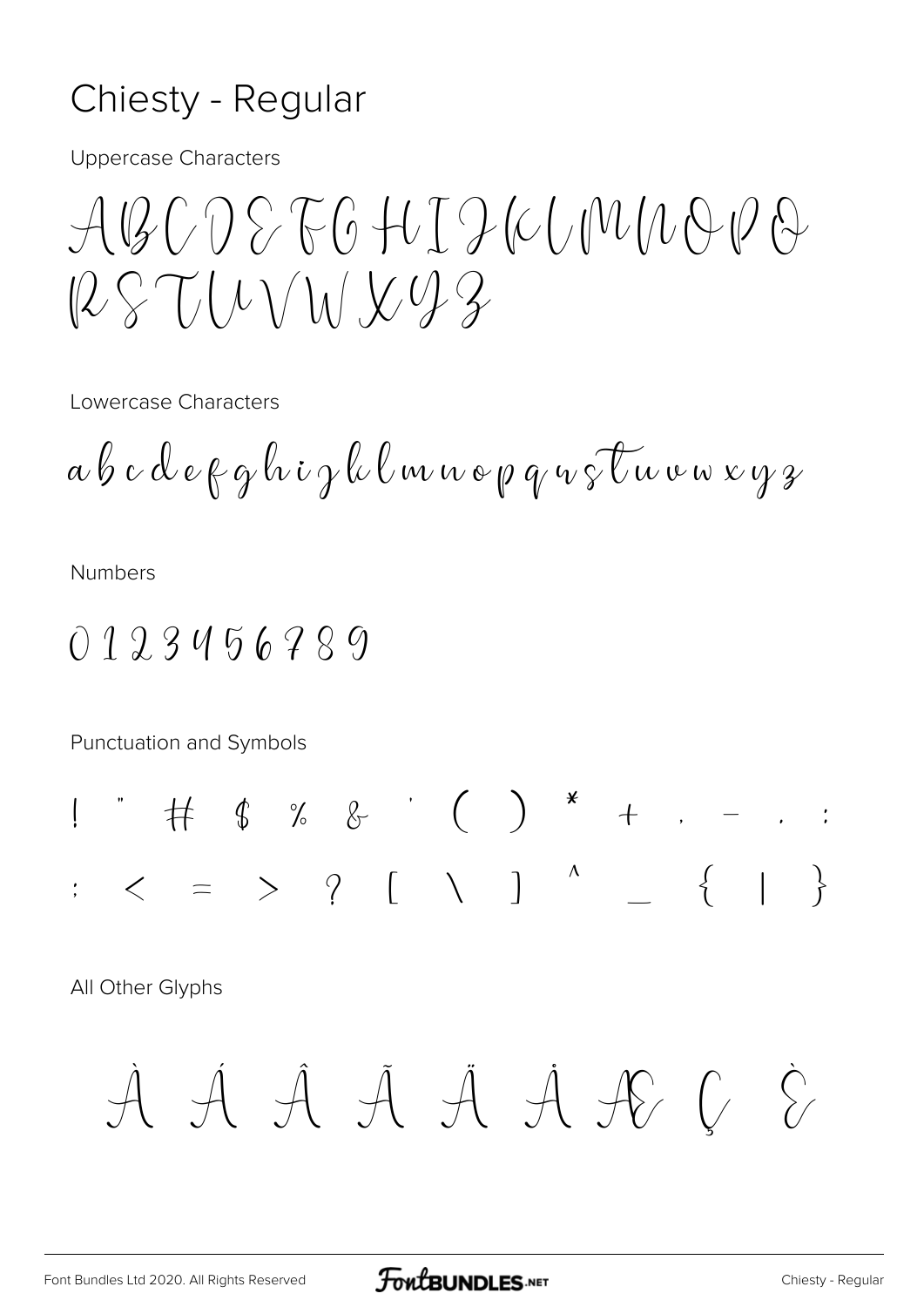